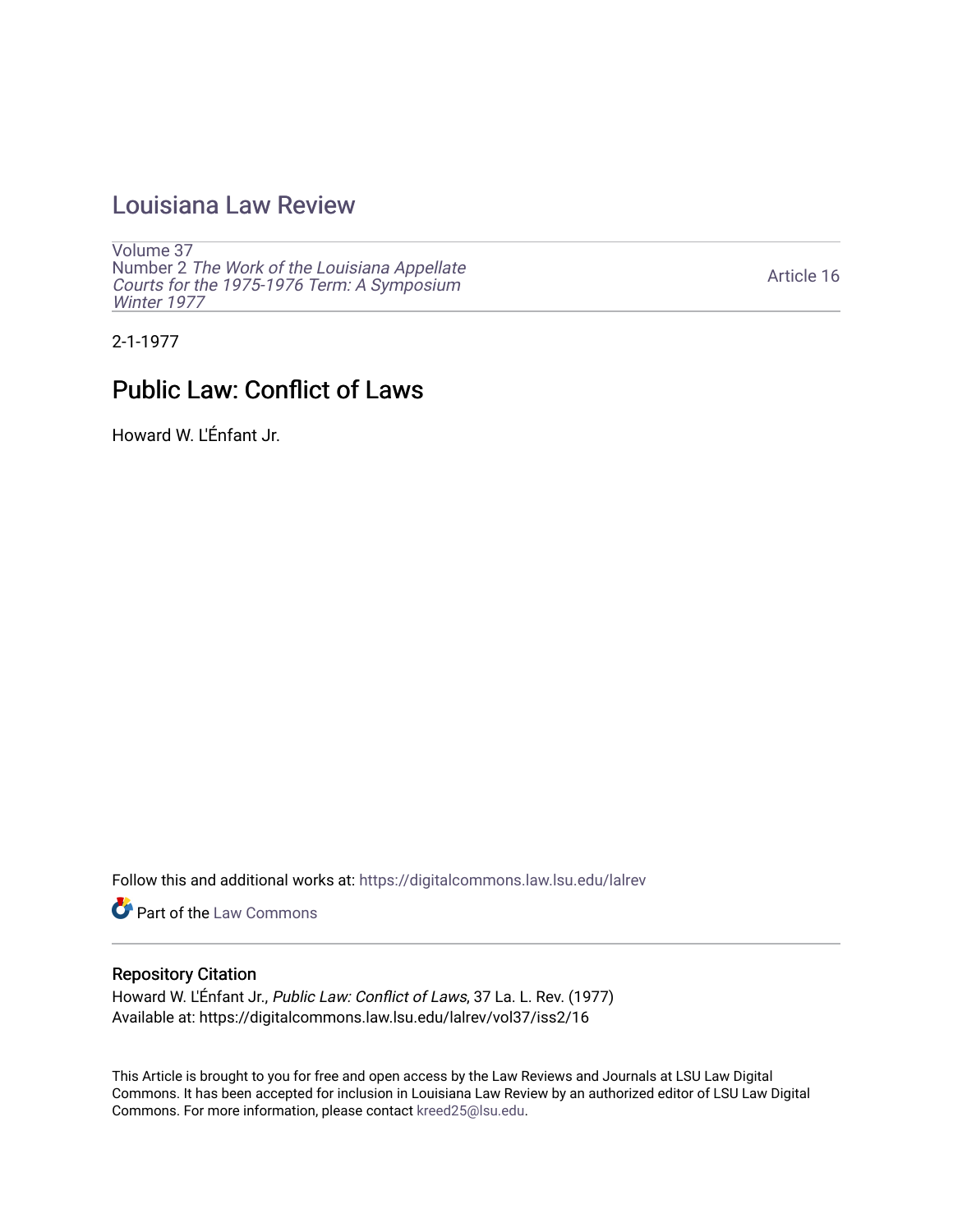#### CONFLICT OF LAWS

#### *Howard W. L'Enfant, Jr. \**

#### COLLATERAL ATTACK ON A FOREIGN JUDGMENT

As part of a marital property settlement, the wife signed a mandate authorizing a Nevada attorney (or his nominee) to enter her appearance and represent her in the Nevada divorce action instituted by her husband. Although she was represented by an attorney in Louisiana, the agreement was signed at a hastily called meeting at which he was not present.<sup>1</sup> When he learned of the incident, he protested the action in a phone call to the husband's attorney but took no action to revoke the mandate. The divorce was granted in Nevada several weeks later. The wife later filed a divorce action in Louisiana and when the husband interposed the Nevada judgment of divorce as a bar to her action, she attacked its validity. The trial court sustained the exception and the Court of Appeal, in *Clay v. Clay,* affirmed.<sup>2</sup>

Under the principles of full faith and credit<sup>3</sup> the judgment rendered by the Nevada court must be given the same effect in Louisiana as in Nevada provided the court which rendered the judgment had jurisdiction.4 In *Clay,* jurisdiction was based on the plaintiff-husband's claim of domicile in Nevada<sup>5</sup> and Louisiana, as the state in which the judgment is sought to be enforced, can inquire into the jurisdiction of the court where the judgment was rendered.<sup>6</sup> But if a defendant enters an appearance and participates in the original action, he loses his right to challenge the jurisdiction of that court regardless of whether he raises that issue of jurisdiction. 7 Since the wife in this case had entered an appearance through her attorney, her later attack on the judgment would seem to be barred. However, it is generally

<sup>•</sup> Professor of Law, Louisiana State University.

<sup>1.</sup> There was conflicting testimony on whether she expected her attorney to be notified by the other parties or had expressly rejected having him present. Clay v. Clay, 322 So.2d 238, 241 (La. App. 4th Cir. 1975), cert. *denied,* **325** So.2d 576 (La. 1976) (result correct).

<sup>2.</sup> *Id.* at 238.

<sup>3.</sup> U.S. CONST. art. IV, § I.

<sup>4.</sup> *See* Hanson v. Denckla, 357 U.S. 235 (1958); Pennoyer v. Neff, 95 U.S. 714 **(1878).**

**<sup>5.</sup>** Williams v. North Carolina, **317 U.S. 287** (1942).

**<sup>6.</sup>** Williams v. North Carolina, **325 U.S.** 226 (1945).

**<sup>7.</sup>** Johnson v. Muelberger, 340 **U.S. 581 (1951);** Sherrer v. Sherrer, 334 **U.S.** 343 (1948); Chicot County Drainage Dist. v. Baxter State Bank, **308 U.S. 371** (1940).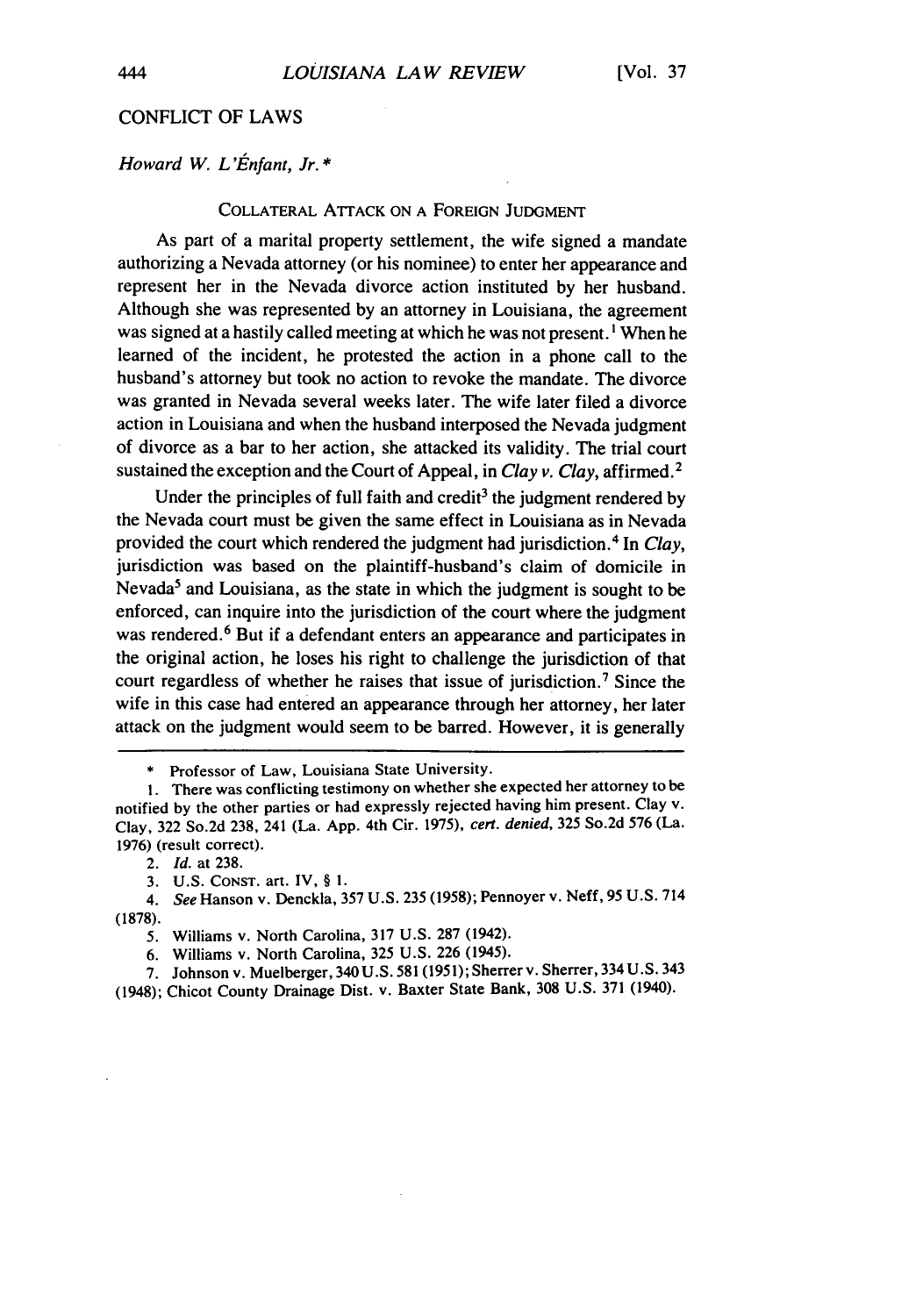recognized<sup>8</sup> that if a defendant has been deprived, through fraud, of an opportunity to challenge the validity of the original action or to defend himself on the merits then this becomes grounds for attacking the judgment when enforcement is sought in another forum provided it could be attacked on these grounds in the forum state.9 Since Nevada would allow a judgment to be attacked on the grounds that the judgment was obtained by fraudulent practices extrinsic to the cause of action, **"** Louisiana courts would entertain a similar attack. The plaintiff's attack on the judgment was that the mandate authorizing an attorney to represent her had been obtained by fraud and bad faith on the part of the defendant. The court found that there had been some coercion with respect to the mandate but concluded that the wife had ratified the mandate by failing to take any action to revoke it even though she was represented by counsel who knew of her actions and who had time to file objections in the Nevada proceedings. The result the court reached was correct and in accord with settled principles. The interesting point is that there was no contention by the wife that she had a valid objection to the proceedings—either with respect to jurisdiction or to the merits—which she had been unable to assert because of the fraudulently procured appearance on her behalf. Yet it is this loss of an opportunity to raise defenses in the original action that is the basis for allowing a subsequent attack on the judgment on the grounds of extrinsic fraud.<sup>11</sup>

#### GUEST PASSENGER STATUTE

If a Louisiana citizen is killed in another state solely as a result of the negligence of another Louisiana citizen what law will govern recovery if suit is filed in Louisiana? In *Johnson v. St. Paul Mercury Insurance Co. 2* the Louisiana Supreme Court applied the *lex loci delicti* doctrine and held that the law of the state where the wrong occurred applied. Three years later the Louisiana Supreme Court, in *Jagers v. Royal Indemnity Co., <sup>13</sup>*

*8. See* **U.S.** v. Throckmorton, 98 U.S. 61, 65 (1878), and the state cases collected in 55 A.L.R.2d 673 (1957).

9. Boudreaux v. Welch, 249 La. 983, 192 So.2d 356 (1966).

10. Murphy v. Murphy, 193 P.2d 850 (Nev. 1948).

11. Fraud pertaining to the cause of action (intrinsic fraud) is not grounds for attacking a judgment because the aggrieved party had a full and fair opportunity to uncover this fraud at the trial. But if fraud extrinsic to the cause of action prevents a party from having a fair trial then this is grounds for attacking the judgment. See West v. Lawrence, 297 So.2d 443 (La. App. 3d Cir. 1974); Liebendorfer v. Gayle, 217 So.2d 37 (La. App. 3d Cir. 1968); Lee v. Carroll, 146 So.2d 242 (La. App. 3d Cir. 1962).

12. 256 La. 289, 236 So.2d 216 (1970).

13. 276 So.2d 309 (La. 1973).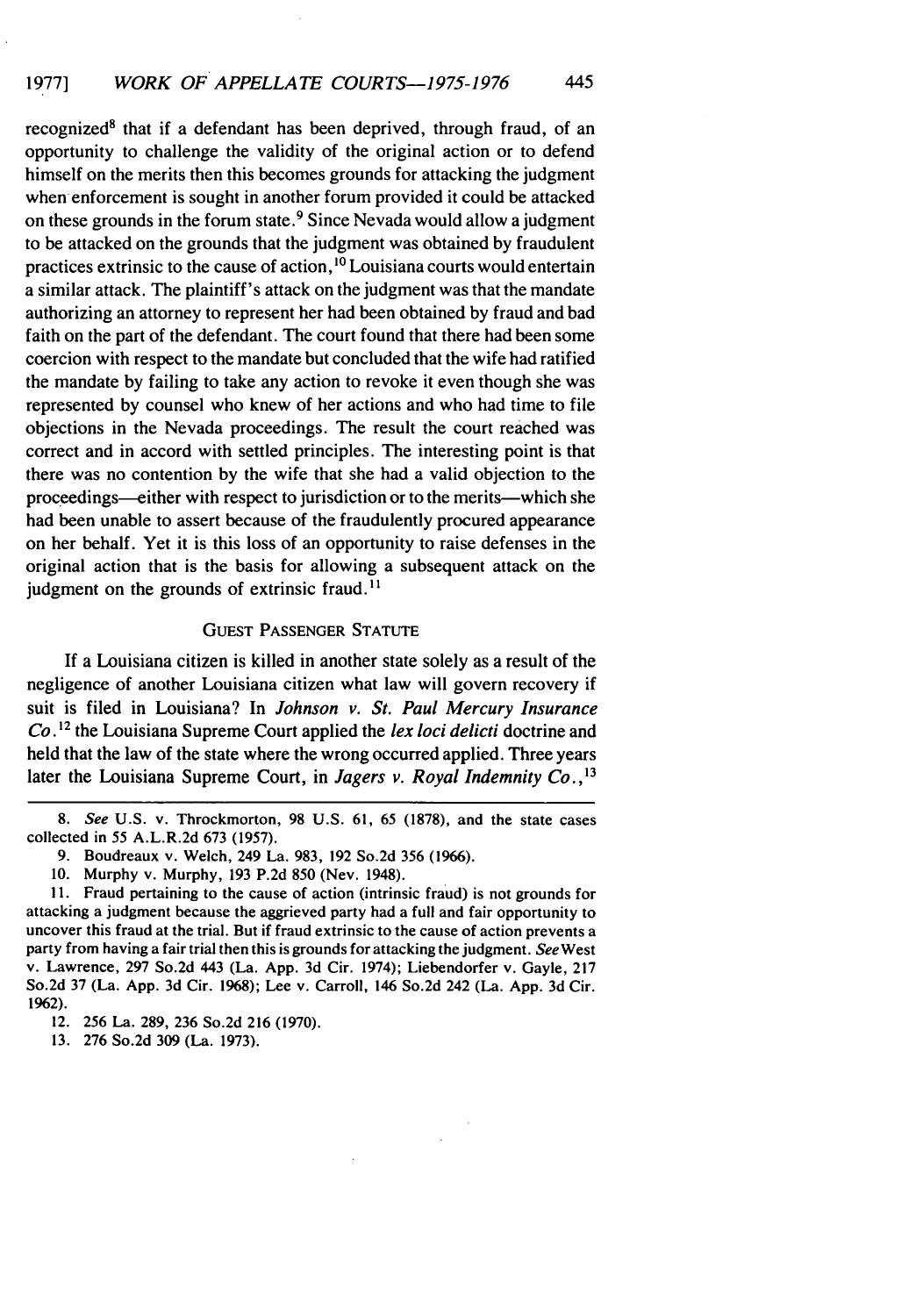specifically overruled *Johnson,* describing it as a false conflicts case because only Louisiana had any interest in the application of its law. Though *Jagers* dealt with a question of intra-family immunity and not a guest passenger statute as in *Johnson,* its overruling of *Johnson* should be interpreted as meaning that Louisiana law would govern in the hypothetical situation posed above. But the court in *Schoelen v. Fidelity & Casualty Co.* <sup>14</sup> thought the matter uncertain enough to hold that an insurer's refusal to pay under its uninsured motorist coverage was not unreasonable and that therefore the plaintiffs were not entitled to penalties and attorney's fees.<sup>15</sup>

In *Schoelen* the plaintiff's daughter was killed in a one-car accident in Nevada as a result of the negligence of the Louisiana driver who fell asleep at the wheel. Nevada had a guest statute which made the driver liable to his passenger only for injuries caused by intoxication, willful misconduct or gross negligence.<sup>16</sup> Since the driver was uninsured, the plaintiffs sought recovery from their own insurer under the uninsured motorist coverage. The insurer was concerned that, if it paid the plaintiffs and brought suit against the uninsured motorist, the court might hold *Jagers* inapplicable because now the suit was between an insurer domiciled outside of Louisiana and a Louisiana defendant whereas in *Jagers* and *Johnson* all parties were Louisiana domiciliaries. As a result the plaintiffs were forced to sue the insurer who filed a third party demand against the driver and after he confessed judgment in favor of the insurer it confessed judgment in favor of the plaintiffs. The trial court awarded penalties and attorney's fees and the court of appeal reversed.

Clearly, if plaintiffs had sued the motorist in a Louisiana court he would not have been able to use the Nevada statute as a defense under *Jagers.* If the insurer had paid under the policy and had been subrogated to the rights of the plaintiffs it would have been in the same position as the insureds against the driver.<sup>17</sup> The action would still be between two Louisiana parties with the insurer entitled to recover only if the insured could have.<sup>18</sup> In support of its position the insurer cited *Brinkley & West*,

<sup>14. 318</sup> So.2d 90 (La. App. 3d Cir.), cert. denied, 322 So.2d 780 (La. 1975) (no error of law; three justices dissenting).

<sup>15.</sup> **LA.** R.S. 22:658 (1950).

<sup>16.</sup> NEV. R.S. 41.180 (1972).

<sup>17.</sup> LA. CIV. CODE art. 2160; **LA.** R.S. 22:1406(D) (4) (1950), as amended **by** La. Acts 1975, No. 656, § 1. See Broadview Seafoods Inc. v. Pierre, 248 La. 533, 180 So.2d 694 (1965); Motors Ins. Corp. v. Employers' Liab. Assurance Corp., 52 So.2d 311 (La. App. 1st Cir. 1951).

<sup>18.</sup> See State Farm Mut. Auto Ins. v. Hecker, 271 So.2d 895 (La. App. 4th Cir. 1973).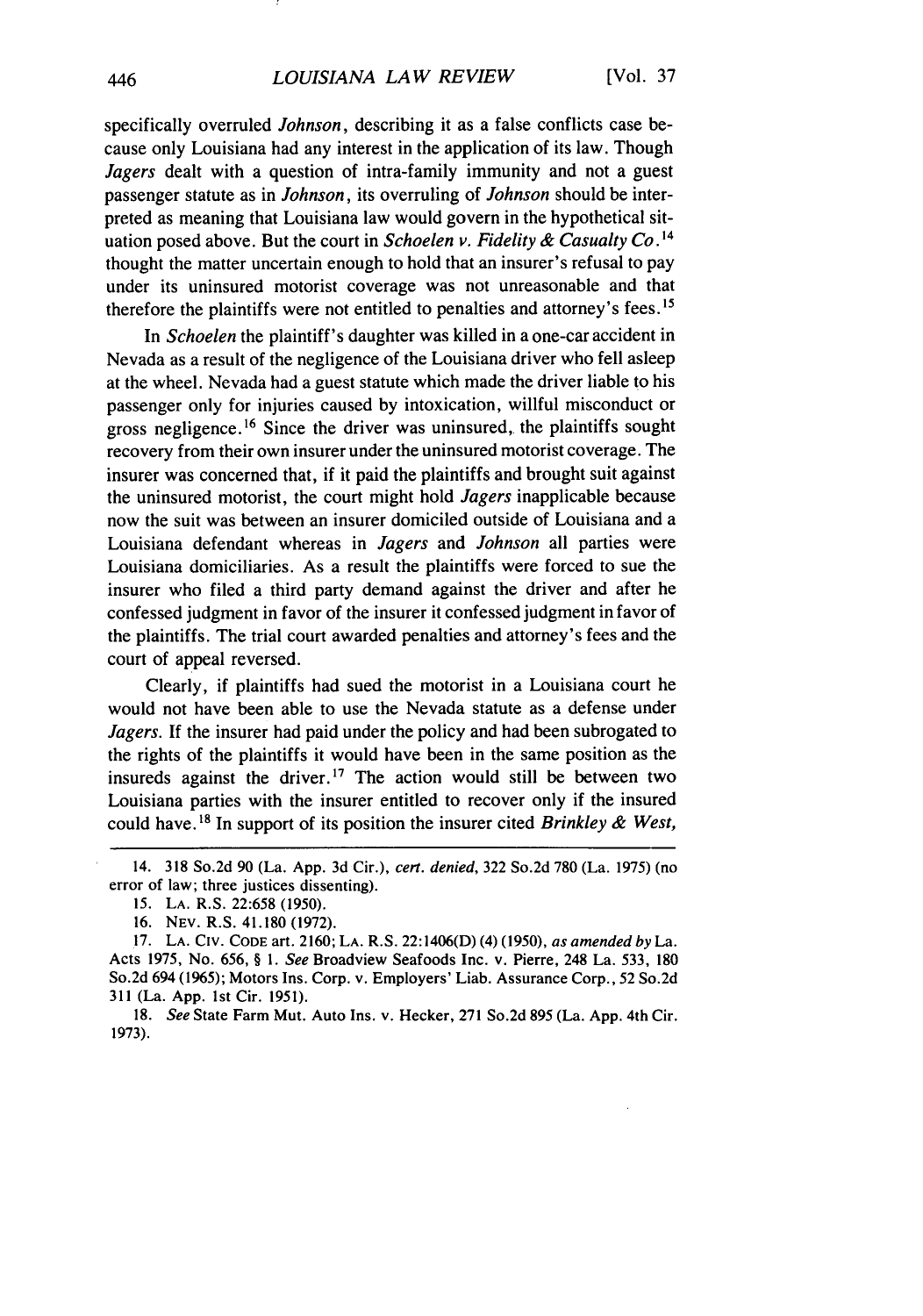*Inc. v. Foremost Insurance Co.*<sup>19</sup> But in that case the federal court was concerned with the defendant's interference with various agency contracts in several states including Louisiana. All of the states except Louisiana recognized interference with a contract as an actionable wrong. Unlike *Jagers* this case presented a genuine conflict of law situation and the court interpreted *Jagers* to mean that Louisiana would follow the interest analysis set forth in the Restatement (Second) Conflict of Laws section 6. Nothing in the opinion indicates that the court was at all in doubt as to what the Louisiana court would do in a false conflicts case like *Johnson, Jagers* and *Schoelen* or in doubt as to whether Louisiana had abandoned *lex loci delicti.* The concern created by *Schoelen* is that it might be read as indicating doubt as to the position of the Louisiana Supreme Court in a *Jagers-Schoelen* type of case when, in fact, the cases give no reasonable basis for such doubt.

JUDICIAL NOTICE OF THE LAW OF ANOTHER STATE

In *Cambre v. St. Paul Fire and Marine Insurance Co.*,<sup>20</sup> the plaintiff brought an action in a Louisiana court to recover for medical malpractice which occurred during surgery in Jackson, Mississippi. The defendants were a Mississippi partnership, one of the members of that partnership who had withdrawn from the partnership and was now practicing medicine in Louisiana and their liability insurer. After the action had been dismissed against the partnership and the insurer,<sup>21</sup> the remaining defendant filed an exception of nonjoinder of an indispensable party, namely the partnership.<sup>22</sup> The argument advanced by the defendant was that even though the partnership had been dissolved upon his withdrawal, it nevertheless had a fictitious existence with respect to its prior obligations and that a partner cannot be sued on a partnership obligation unless the partnership is a party. In deciding this question the court ruled that Mississippi law was applicable but since neither litigant had cited or relied on Mississippi law in brief or argument, the court applied the presumption that Mississippi law was the same as that of the forum. Under Louisiana law the creditor of a dissolved

22. LA. **CODE CIv.** P. art. **737** provides that the partners of an existing partnership may not be sued on a partnership obligation unless the partnership is joined as a defendant.

<sup>19. 499</sup> F.2d 928 (5th Cir. 1974).

<sup>20. 331</sup> So.2d 585 (La. App. 1st Cir.), *cert. denied,* 334 So.2d 435 (La. 1976) (no error of law).

<sup>21.</sup> The action was dismissed against the insurer on the grounds of no right of direct action-LA. R.S. 22:655 (1950); Webb. v. Zurich Ins. Co., 251 La. 558, 205 So.2d 398 (1968). The action against the partnership was dismissed on the grounds of lack of jurisdiction *in personam--LA.* R.S. 13:3201 (1964).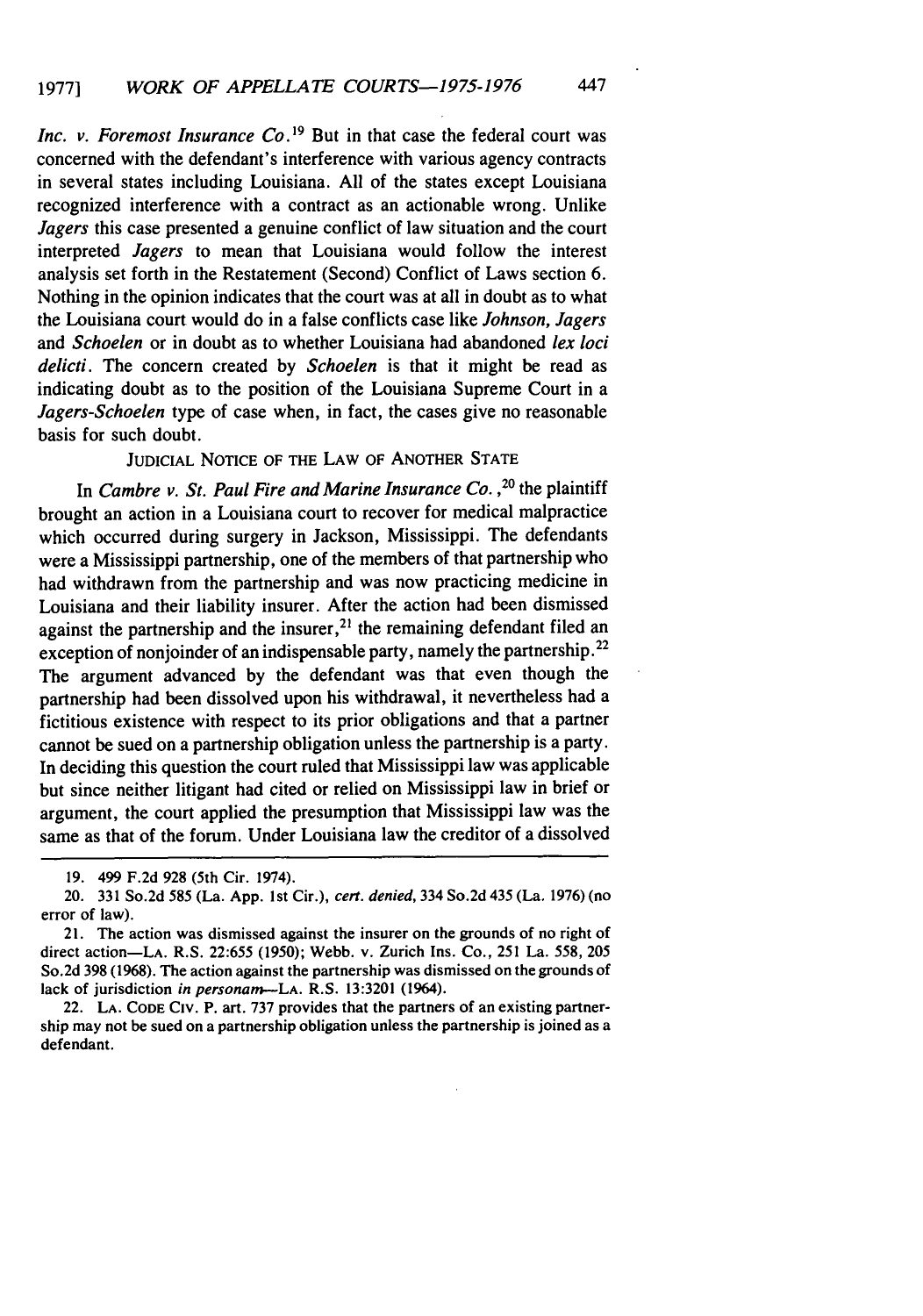partnership can sue the partners individually $^{23}$  and since former partners of an ordinary partnership are joint obligors,  $24$  they are necessary parties and suit will not be dismissed if they can not be joined.<sup>25</sup> Accordingly the court of appeal ruled it was error to sustain the defendant's exception of nonjoinder of an indispensable party.

La. Code of Civil Procedure article 1391, which is based on the Uniform Judicial Notice of Foreign Law Act, provides that a Louisiana court shall take judicial notice of the common law and statutes of every state of the United States. 26 Historically, questions concerning the law of other states were treated as questions of fact which had to be pleaded and proved as any other question of fact and could not be judicially noticed.<sup>27</sup> The Uniform Act made two major changes. It provided for judicial notice of the laws of another state and also made such questions an issue of law to be decided by the judge and not one of fact for the jury. When questions concerning the law of another state were treated as questions of fact to be proved by the parties, it made sense to say that in the absence of such proof the law was assumed to be the same as that of the forum especially since both states derived their law from the same source—the common law of England. Under the Uniform Act some courts hold that they can take judicial notice of the law of another state on their own initiative<sup>28</sup> but most require that the applicable law be pleaded, interpreting the Act as only removing the burden of proof. <sup>29</sup>

The decision of the court in *Cambre* was thus in line with prior Louisiana cases<sup>30</sup> and with many cases<sup>31</sup> decided in other states under the Uniform Act. But this approach may be applying the statute too restrictively. The intent was to treat questions of the law of another state the same as questions concerning the law of the forum. Both are questions to be decided by the judge who is to take judicial notice of the appropriate law. **32** It is

31. See note 28, *supra.*

32. Pecora v. James, 150 So.2d 90 (La. App. 4th Cir. 1963).

<sup>23.</sup> Vernon Co. v. Adams, 165 So.2d 541 (La. App. 1st Cir. 1964).

<sup>24.</sup> LA. CIv. CODE art. 2873; Johnson v. Iowa Rice Dryer, Inc., 226 So.2d 194 (La. App. 3d Cir. 1969).

<sup>25.</sup> LA. CODE CIV. P. art. 643.

<sup>26.</sup> *Id.* art. 1391.

<sup>27.</sup> Welch v. Jacobsmeyer, 216 La. 333, 43 So.2d 678 (1949); 9 J. WIGMORE, EVIDENCE §§ 2558, 2573 at 525, 554 (3d ed. 1940).

<sup>28.</sup> *See* Annot., 23 A.L.R.2d 1437, 1446 (1952).

<sup>29.</sup> *See* note 28, supra.

<sup>30.</sup> Welch v. Jacobsmeyer, 216 La. 333, 43 So.2d 678 (1949); Hattiesburg Mfg. Co. v. Pepe, 140 So.2d 449 (La. App. 1st Cir. 1962); Succession of Shadrick, 129 So.2d 606 (La. App. 2d Cir. 1961).